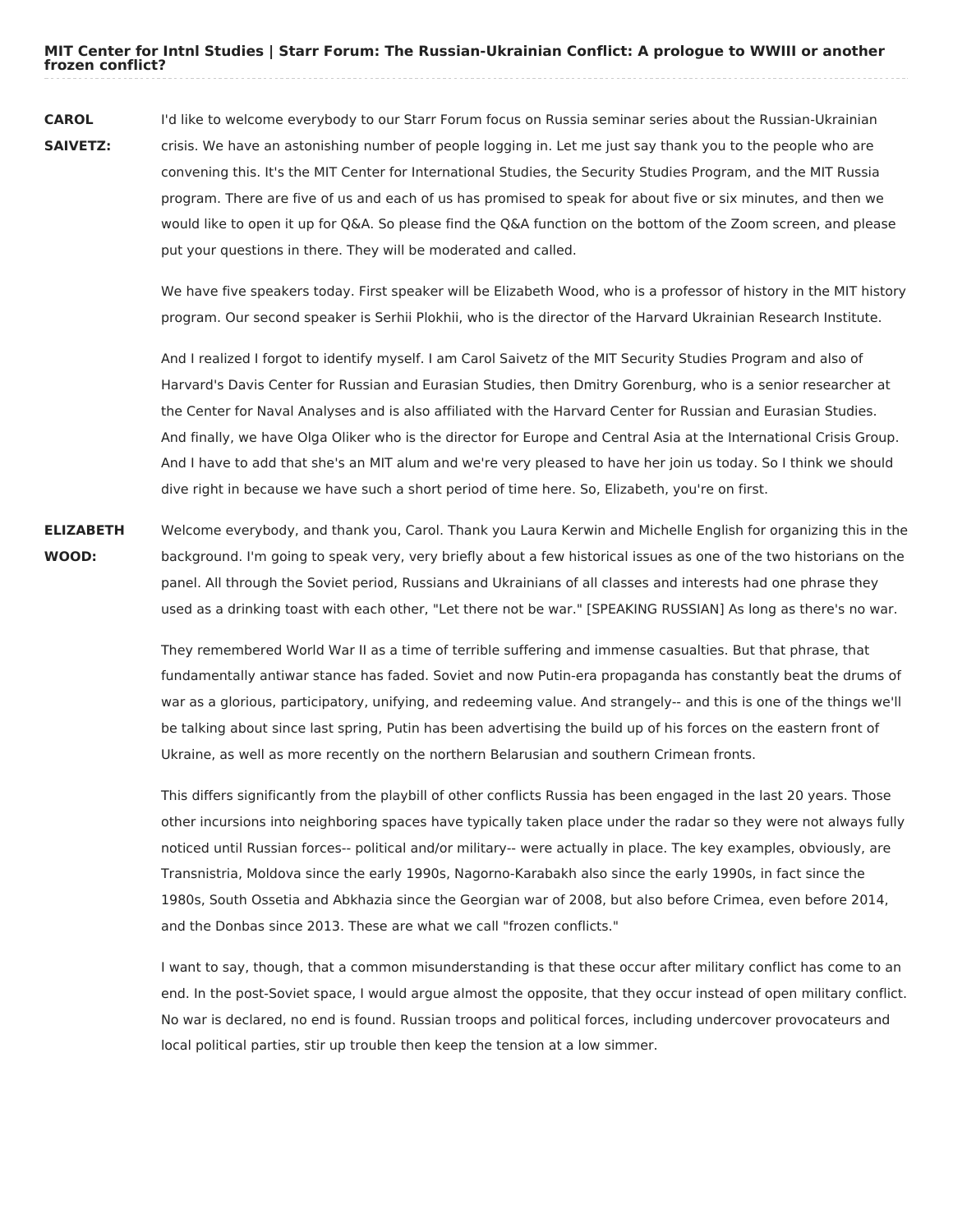Why the massive buildup on three sides of Ukraine? We'll hear many perspectives today, but briefly, the sheer size of Ukraine is a good thing to remember at the beginning of our panel. Russia cannot intervene there without a major buildup. Ukraine is, after all, the second-largest country in Europe. Russia is the largest, but Ukraine is the second. Russia is making, obviously, a number of diplomatic claims to try to force NATO to back down and not accept any new nations, to pull out its military forces.

Russia is also making a number of symbolic claims, saber-rattling to show off Russian weaponry, especially new strategic weapons, but also obviously saber-rattling to show off Russia's status as a great power. This has been one of Putin's signature issues since he came to power in 1999. In effect, he's saying, we can threaten another country so we are a world power. They are not hiding that threat.

The great controversy which we'll take up today is that no one knows exactly what Russia's aims are. Do they just want the annexation of Donbas? Do they want all of Ukraine? Are they threatening war in order to get the International Security arrangements in Europe redesigned? Are they planning something entirely different and ready to surprise us all?

It's important to remember that Russian military leaders, and Putin in particular, have been trying to find a way to reestablish ties with, and dominance over, Ukraine for years with only limited success. Russian political activists intervened in 2004 to try to get Viktor Yanukovych elected as president, an election that international monitors declared to be fraudulent, and in which, in fact, Yushchenko was put in power.

In 2014 they instigated the military conflict in the Donbas region after annexing Crimea. But I think this is also important that in 2016-- and this is not as well known as it should be-- using Donald Trump's campaign manager Paul Manafort, they tried to get the Trump administration to accept a peace plan that would solve the Ukrainian crisis by proposing Yanukovych as head of an independent Donbas region. If you want more on that, it's in the Mueller report.

I've been thinking a bit about what might get the Russians to stop invading Ukraine, thinking about the past. First of all, if what the Russians really want is respect, [RUSSIAN], world status, then perhaps one of the sanctions that could have an effect would be for the UN to threaten to remove Russia from the Security Council. It might be hard to pull off, but the threat could be made.

Second, Russian leaders need to think about what I would call historical deterrence, and think about what the historical precedents of invasions and occupations have caused. On invasions, several-- the 1905 and the 1917, the Russo-Japanese War and World War I, brought down the Russian government. In 1905 they had a revolution for a year and a half. In 1917 it obviously ended up in the Bolshevik Revolution.

Occupations have also been extremely costly. The classic, of course, is the occupation of Poland which was divided in the 18th century and then in the 20th century, and which has led to die-hard anti-Russian sentiment both in Russia and in the United States. If we think about Brzezinski and Richard Pipes, they were both of Polish descent.

So it's clear that you create long-term enemies when you occupy, and it's also very costly to the Russian people who for all the years of [RUSSIAN], when the Soviet Union occupied the neighboring countries militarily-- we have to remember, it was military as well as political-- the Russians came to feel that they were second-class citizens. So this is not a good solution for anybody.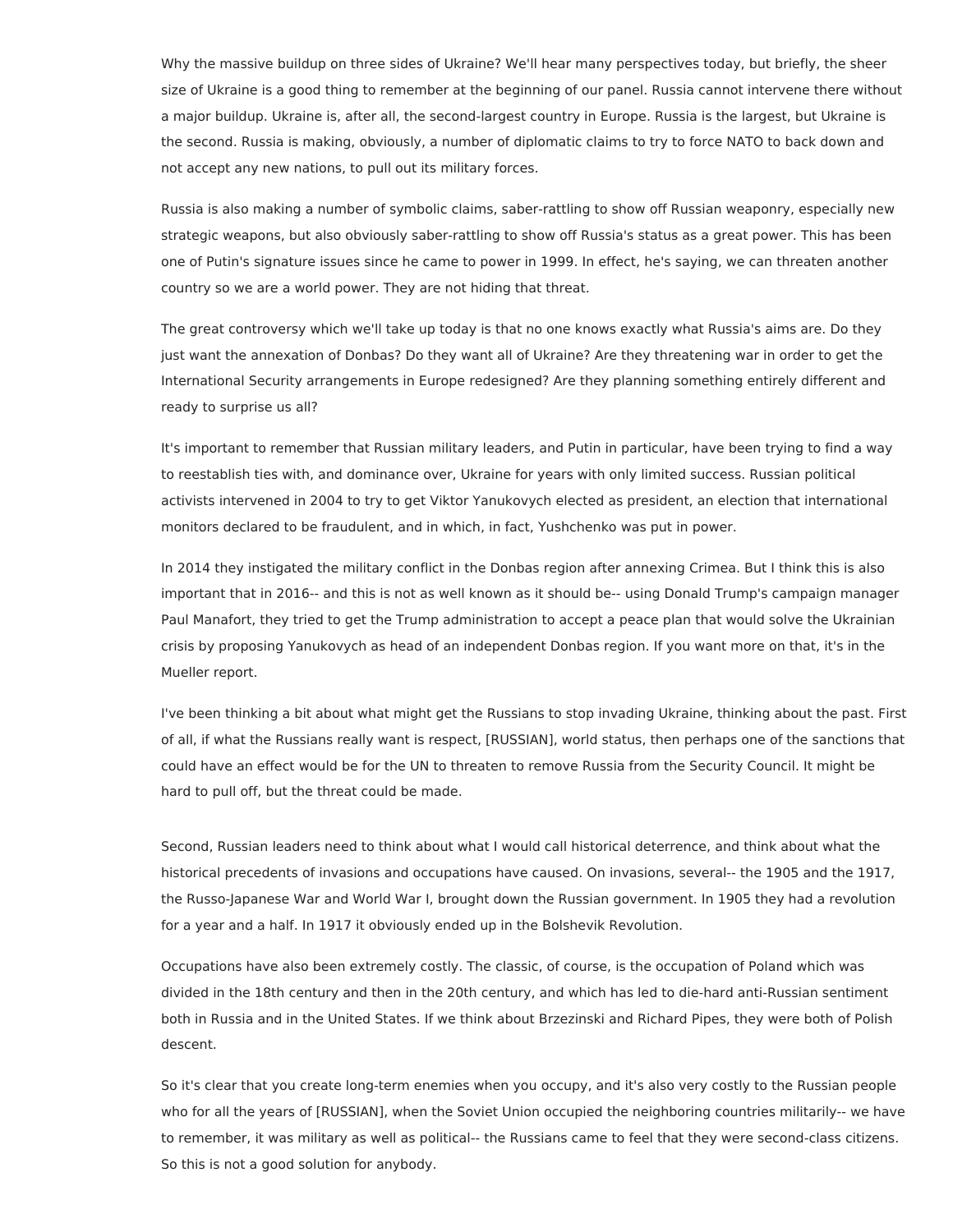I would also add that based on past history, I do believe that diplomatic solutions are possible. I'm particularly interested, obviously, that the Biden administration, NATO, as well as French and German governments, are putting out diplomatic proposals. But the structure of NATO and Russia's exclusion from it have long created serious imbalances. Now would be an excellent time not to abolish NATO, but to rename it, perhaps, redefine its purpose, which since 1949 has been to deter Russia specifically. It's leaving one player out.

The NATO-Russia council, which was established in 2002, was suspended in 2014 after the Russian invasion and annexation of Crimea; a correct step, but it needs to be revived. They did have a single-day meeting on January 12th of this month, but that was just a single day. That's not enough.

So one topic I think has to be discussed is what could be the redesign of international security structures, perhaps a greater role for the Organization for Security and Cooperation in Europe, OSCE, and others. In short, I'll end with a prayer, let there not be war and turn it over to my colleagues for more discussion and elaboration. Carol, are you going next?

**CAROL** No, Serhii's going next.

**SAIVETZ:**

**ELIZABETH** Serhii, Serhii Plokhii.

**WOOD:**

**SERHII PLOKHII:** Well, thank you Elizabeth and thank you Carol, thanks to the organizers of this event. It's a pleasure to be part of it. What I want to say is just to build on something that Elizabeth was saying. In December, we marked 30-year anniversary of the fall of the Soviet Union. And the role of Ukraine was extremely important in that process. One week after Ukrainians voted for independence of their country, the Soviet Union was dissolved. Russia was not interested in the continuation of the Soviet Union as it was, or even reformed union that Gorbachev offered at that time without Ukraine.

> I would say that today's plans of Kremlin to re-establish control over the post-Soviet space are not successful and would not be successful without Ukraine being in one way or another part of the Russian sphere of influence. And speaking historically, this is what is at stake.

I also want to say about more recent history. The history of the last eight years-- it was in 2014, immediately after the end of the Olympics, the Winter Olympics that were hosted by Russia, that the Russian aggression against Ukraine started by annexation of the Crimea. Now we are a few days away from the start of another Winter Olympics of 2022, and the chances of a war, another invasion, another annexation, are extremely high.

What happened in Ukraine in the last eight years can be one of the explanations, or at least can provide some context for the current crisis and for the real threats of the war or the invasion coming today from Russia. One thing that happened in Ukraine as the result of the war was, of course, the loss of territory. Ukraine lost 3% of its territory with the annexation of Crimea and another up to 7% of its territory in the east as the result of the ongoing war and de facto occupation by Russia and Russian proxies of part of Donbas.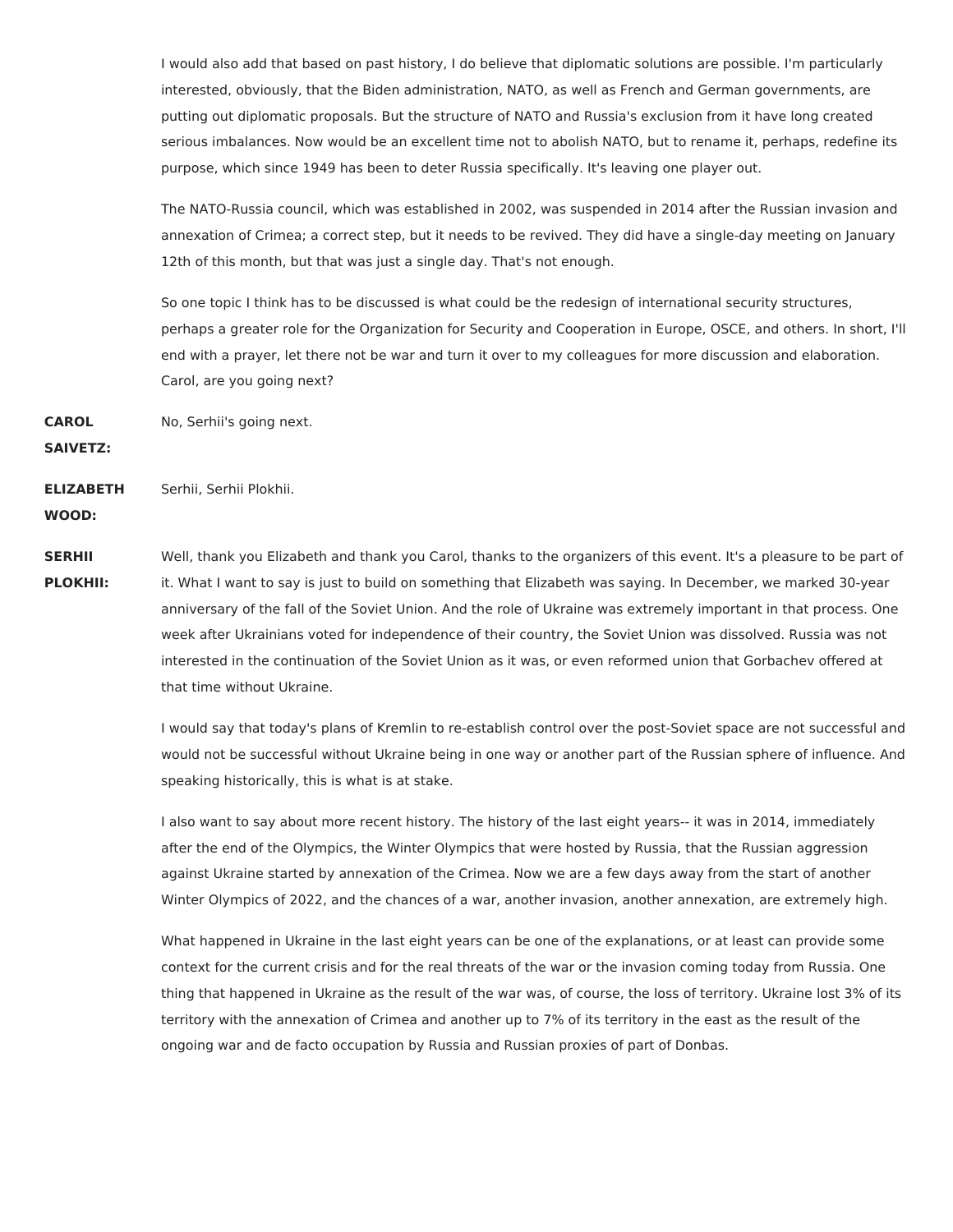Ukraine got all together there up to 2 million IDPs, internally displaced persons. So that is another huge blow to Ukraine, to Ukrainian economy. 5% of the population-- only in the Crimea and it's difficult to put the exact number of how many people were lost in terms of the citizens of Ukrainian state as the result of the war. It was a major, major blow to Ukraine. And the reason-- at least the way how it was clear from the Russian propaganda at the time was maybe it was to stop Ukraine's movement westward, to partition the country, to cut it in half, create the so-called New Russia.

And those plans, at least to that extent, they failed. They failed as the result of the mobilization of the Ukrainian society that mobilized across ethnic, linguistic, cultural, and religious lines, linguistic in particular. The expectation in Moscow was that if you speak Russian, your loyalty would be with Russia and you would join the proxy forces, invading forces, whatever it is, dependent on Crimea or Donbas, and it didn't happen.

Ukraine, in fact, not just mobilized, it became much more homogeneous in terms of its voting practices, in terms of its political orientation overall. The last two presidential elections in Ukraine showed that unity when you look at the map. Both President Poroshenko in 2014, and then later President Zelensky, they won by a landslide. Before 2013, before 2014, what you see in Ukraine would be a country really cut in half, and this is not the case anymore.

There is a country that where, for the first time, the citizens are prepared not just to go and vote for the independence of their country like it happened in 1991, but are prepared to take up arms and risk their lives defending their country, which is, again, one of the indicators of the rise of a political nation of the sort that you can read in the textbooks and in the newspapers. But that's what is actually happening, or happened, in Ukraine in the last eight years.

There is a reorientation of the country toward the West, something that Russians certainly wanted to stop back in 2015. The exports to Russia fell from 26% to 12% within the first two years after the start of the conflict. The exports to the European Union grew from 28% to 40%. So what the war produced, much more unified, mobilized, and much more West-oriented Ukraine than it was back in 2013, 2015. So this is absolutely opposite to what the ideas, what the goals were, the expectations of Russia was in 2013 or 2015, and that is probably, at least in my opinion, one of the reasons why we see this escalation and why we see this threat by force and potential invasion today.

Elizabeth talked about what can be a possible solution or what can be some form of remedy. And I-- answering that question, of course, we all ask it again and again. I can answer it with one word, and this is unity. And this is the question, unity for Ukraine and Ukrainian citizens in the Ukraine, and this is the unity of the west of Ukrainian, of allies, and friends of Ukraine, and anyone who doesn't want war in the center of Europe, anyone who wants the legal borders to stay and the international order to be preserved. What is needed is unity.

And one thing that I can say is that there is certainly more unity in Ukraine today than there was before, but not enough. And there is not enough unity among the allies, especially when you talk about Europe. Thank you very much for your attention.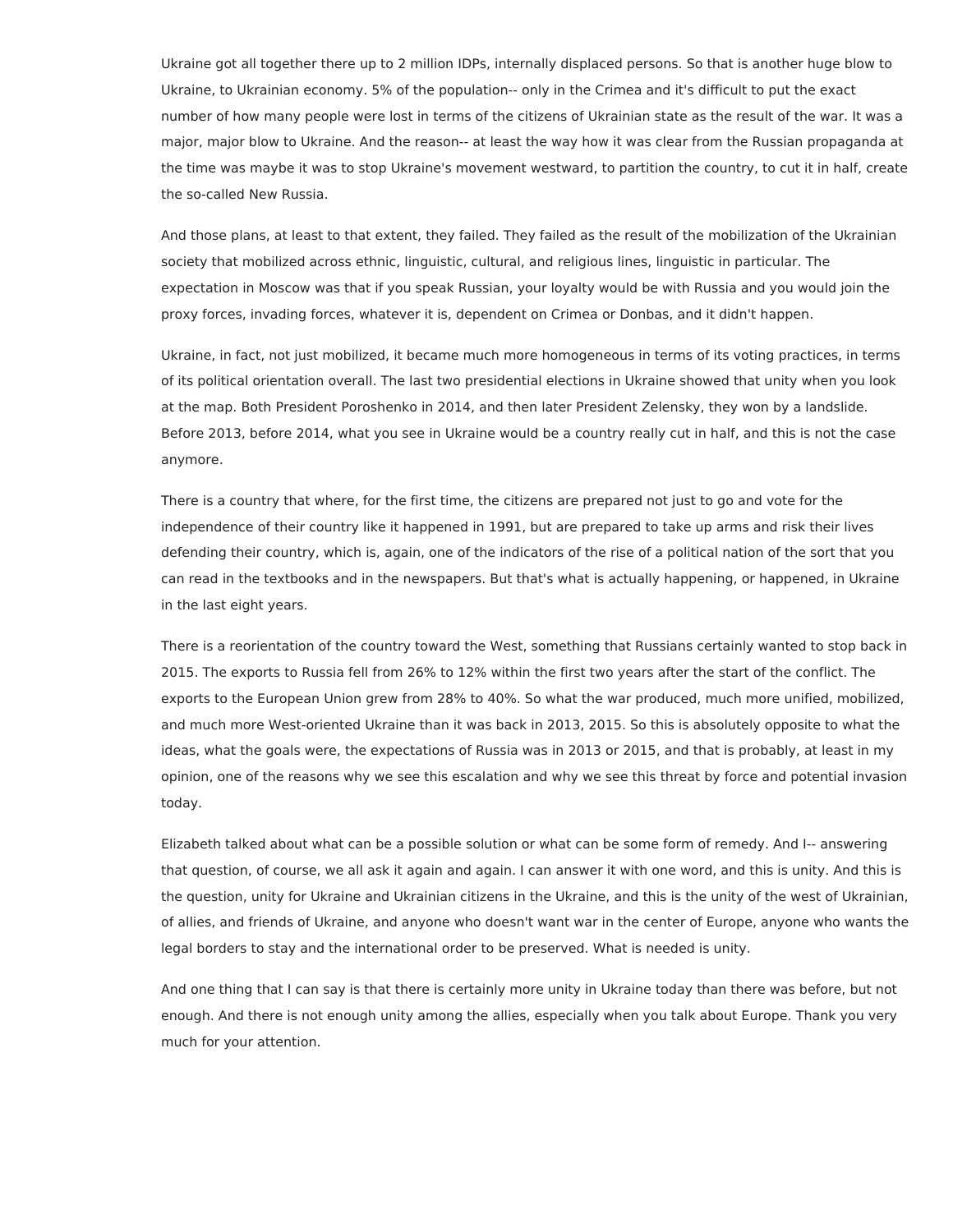**CAROL SAIVETZ:** Thank you, Serhii. It's my turn, and then I'll turn it over to my colleagues who haven't spoken yet. I wanted to use my turn, my time today to talk about what I see as the drivers of Putin's foreign policy towards Ukraine. The first thing that's talked about all over the place is NATO expansion. I've never bought into the realist narrative that says it's all our fault because we expanded NATO, and that if only if we had an expanded NATO things would have been playing out differently.

To be clear, I think that Putin's obsession with NATO expansion is one of many but not the only driver. Yes, we can agree that the Bucharest Summit happened in 2008 where George W. Bush pushed for a promise to include Georgia and Ukraine at some point down the road. This is the same summit at which Putin allegedly told Bush that Ukraine wasn't a real country.

The Georgian war of that summer, though, basically took the issue off the table. I think what Ukraine was looking for in 2014, and we can hear more from Serhii particularly, was access to the EU, not NATO membership, but access to the EU through an association agreement. And, yes, I agree with some of my colleagues who argue that the association agreement does have some military clauses in it. But it was not about joining NATO.

But my understanding is that public opinion polling at the time really indicated that the Ukrainian public was not interested in NATO membership. And as Serhii has just mentioned, now Ukrainians are much more interested in joining NATO and in joining the West much more formally than even the 2014 agreement would have added. The other thing that I keep getting sort of stuck on in my head is that this whole idea is that if Russia annexed Crimea, for example, in order to prevent some kind of NATO expansion in 2014, then why wasn't just the annexation of Crimea and protecting Sevastopol from becoming some kind of a NATO base that was talked about at the time by the Russians, why wasn't that enough? That doesn't explain the instigation of the fighting in the Donbas, and I'll come back to this.

I think another driver is really a fear of democratization, and what I've called in my own writing, "people power." We've seen evidence of Ukrainians taking to the street, that people power, both in 2004 in order to thwart Yanukovych's alleged election then, and then again in 2014 to force Yanukovych from power. And I think that Putin deep down feels vulnerable. Now I'm not a psychiatrist and I don't know the man, but it does seem to me that there's real fear there.

I mean, there were demonstrations in Moscow in 2011. There were more recent demonstrations. I mean, why go to the lengths that they've gone through to poison, arrest Navalny and to break up that whole organization if Putin was secure in his power?

And we might even expand that conversation to include the recent events in Kazakhstan, which is the first time that Russian and CSTO troops were used. Putin was quoted a couple of years ago in the Financial Times that the era of liberalism is over and that it's basically useless. I think he would clearly prefer what we might call the League of Authoritarians or something, because that also facilitates the corruption that the Russians have been known to export.

And I would add to my list another driver of economic issues. As Serhii and Elizabeth both said, Ukraine is the second-largest former Republic of the Soviet Union. It has a huge economy compared to the others. Remember, in 2012, Putin ran on as a platform this idea of creating the Eurasian Economic Union. It's basically nothing without Ukraine, so I think there was another reason to try to prevent Ukraine from drifting West. And I think, again, there's a link with my second driver, which is sort of the attractiveness of the West.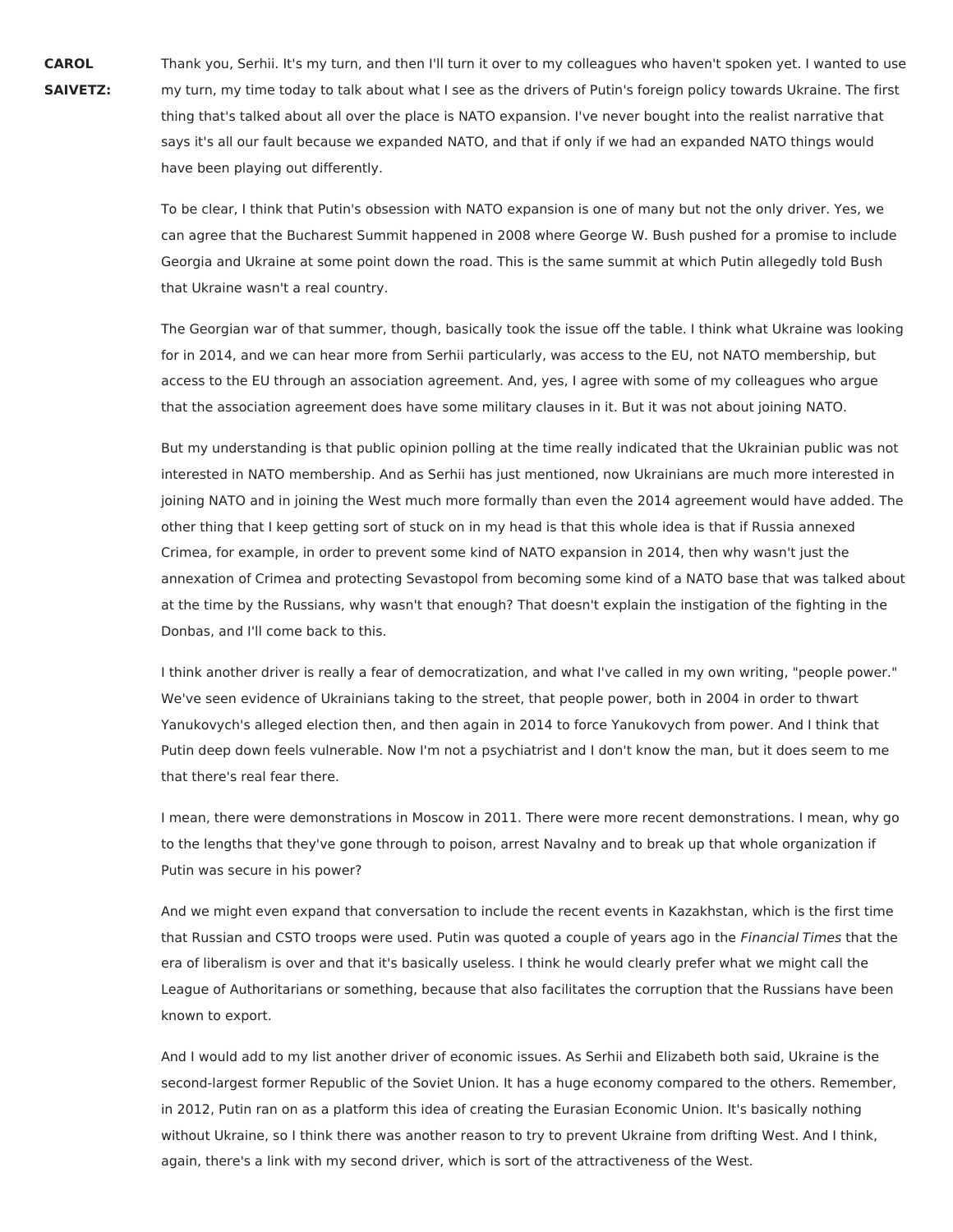And finally, I think that Putin, in his own mind, somehow conflates the EU and NATO. They're all European institutions of which Russia is not a part. And finally, something that Elizabeth alluded to, in this whole idea that Russia is pursuing its global status, its superpower status. Some of you will remember Andrei Gromyko. I know I'm dating myself here. Andrei Gromyko famous quote that, no issue anywhere in the world should be resolved without Russian then Soviet input.

And much more recently, Dmitri Trenin, the noted Russian commentator, argued that Russia wanted to be a rule setter, not a rule taker. So again, the idea of status, who has the seat at the table? So this obviously links back to the idea of NATO expansion and the international order, specifically in Europe since the end of the Cold War.

So here, I do think that Putin wants to be calling the shots, and I think that's part of what this whole buildup on Ukraine's borders is actually about. But he also wants to be the rule setter outside of what we might call the liberal international order, because that doesn't serve his purposes. Since the Georgian War-- and Dmitri will talk about this-- Russia has revamped its military, strengthened its position vis-a-vis its neighbors in the West, and since 2014 it has attempted to sanction-proof its economy.

It has a large sovereign wealth fund that's estimated to be 12% of GDP. Oil prices are currently very high. The central bank was forced last week to intervene to prop up the ruble, but just a couple of days ago, Russian markets staged a huge comeback.

So to sum up, I really do think that what's happening now goes way beyond Putin's feelings about Ukraine per se. And while the Ukrainians are the immediate target, I would argue this has much more to do about Russia's relations with Europe and with the United States. Putin is seeking to redress the perceived wrongs of the whole post-Cold War era by establishing itself as a leading power in some kind of revised international order.

Angela Stent has written, and I want to quote here, that Putin is seeking to get quote, "the West to treat Russia as if it were the Soviet Union with special rights in its neighborhood and a voice in every serious international matter." It sounds a lot like Gromyko to me. This means, in effect, reversing the Soviet collapse.

Now I'm not arguing that Putin wants to recreate the Soviet Union, but I do think he wants to hold sway, or wants Russia to hold sway over the whole post-Soviet space. It also means that we will continue to see Russia exploiting divisions-- and this goes again to what Serhii just said, exploiting the divisions within the transatlantic alliance, trying to create problems between the United States and its European allies. And I think he also would like to change the rules of the game that have been governing the international system since the end of the Cold War. And I will pass the baton to Dmitry.

**OLGA OLIKER:** All right, I'm not Dmitry, but I think technical difficulties have slowed Dima down. So I'll go in his place and hopefully it will not upset the order of things too much. I'm Olga Oliker.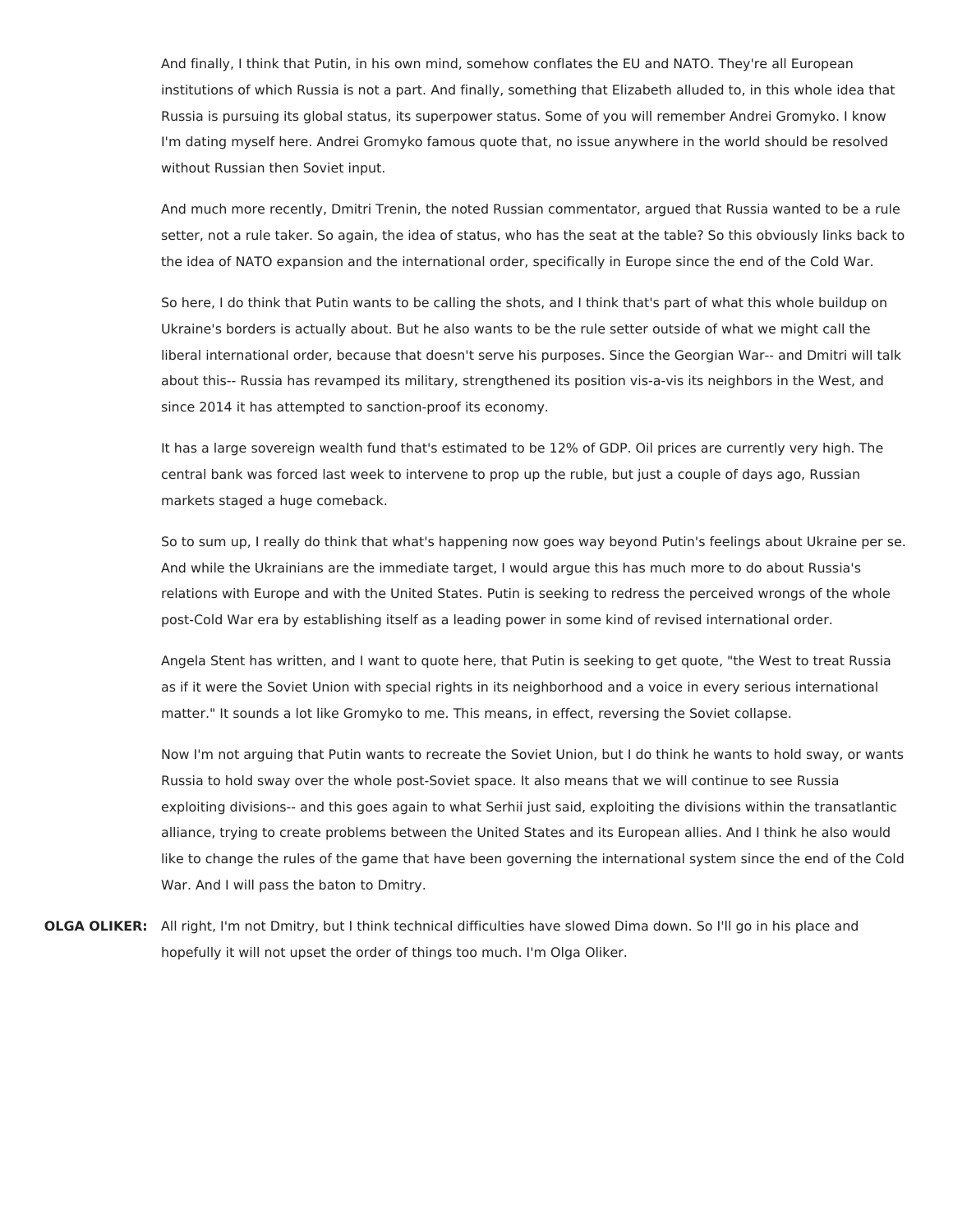So Serhii was talking about unity, and I want to ask, what does one do with that unity, of sort of where do we go from here from this point of crisis? And just kind of to recap very quickly, because I think we're all assuming a lot of knowledge about what's going on, we have these two nested crises. We have the Ukraine-- the war in Ukraine's been going on since 2014. And we also have the European security crisis that, according to Russia, has been going on since the end of the Cold War, which has something to do-- a lot to do with what Carol was talking about, the loss of status. But it also has to do with the perception of security that's linked to that loss of status, and the desire to rebuild that and to get that back, which includes controlling most of the post-Soviet space but also includes a lot of things about just what kind of sway Russia has in Europe as a whole.

So effectively what Russia is doing now is it's got all of these troops near Ukraine. It's not openly threatening Ukraine it just happens to have a vast quantity of troops all around it. But what it's negotiating with Western states about is the European security order. And it's made a series of demands about what it wants, which is promises of no NATO membership for Ukraine and Georgia, which is limits on certain deployments, some of which are probably OK with the Western states, some of which not so much. And it means a rollback of basically the military posture to the way it looked before NATO enlarged the first time around, so back to the posture of- they like 1997 as their target date.

So what do you do, what do we do, if we assume we're all Westerners under these conditions? And I would say especially what you want to do is avert war, if you are hoping there will be no war. So I would say that there are two options on the table that would stand a really strong chance of averting war, which nobody is going to take. And then I'll talk through some of the other options on the table and the way forward.

So here's one way to avert the war. You can give Russia what it wants. Ukraine implements the Minsk Agreements that ended the end of the worst of the fighting in 2014, and then again in 2015, with more worst of the fighting, and implements them the way Russia wants them implemented, which in Russia's view, is going to prevent Ukraine from any kind of Western alignment.

You can also, from the Western standpoint, promise no Western alignment for Ukraine, no NATO enlargement. You can pull all the forces back to countries that were NATO members in 1997. And that would conceivably, if you do this, probably keep Russia from going to war. It would also potentially destroy NATO. New NATO members would see this as very dangerous, and really an abdication of NATO's job to defend them. And it would certainly set the stage for the next crisis when Russia decides that this isn't quite enough and/or very nervous new NATO member states take action to try to improve their security, and so forth and so on. So that's an option that could prevent the war, but would not end well.

Here's another option that could potentially prevent the war, which is the NATO states could say, you know what, we may or may not ever let Ukraine into NATO, but we will fight for it. We will send forces. We won't just send weapons. We will risk World War III.

The problem with the scenario, of course, is that it risks World War III. So it might very well deter Russia-- the reason Russia does not want Ukraine and all these other states and NATO is because it does not want them to have NATO's security guarantees. It's not acceptable to many of the other members of the alliance, because they don't want to take that risk. So this also could break the alliance. And basically it could work. But if it doesn't work, the results are disastrous, and not just for Europe, but for the whole world.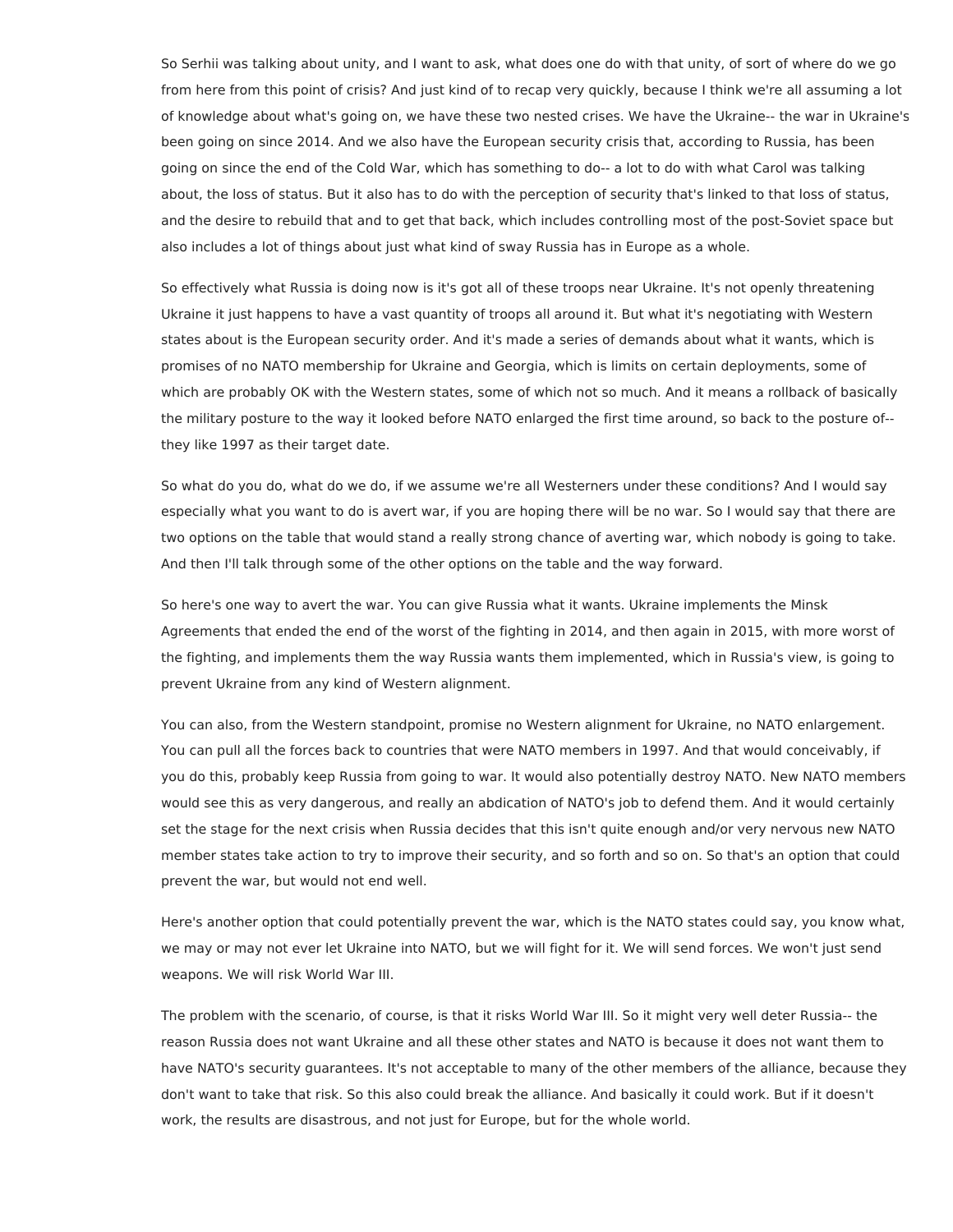Hence the path that Western states have chosen, which is a combination of threatening Russia that if it does take additional military action in Ukraine they will face severe sanctions, and also that very military buildup that they keep complaining about is going to get worse, not better, not roll back to 1997, but massive roll forward along its borders. But on the other hand, if it's willing to talk recognition that the current security order in Europe does not meet anybody's needs adequately or it wouldn't be in this mess, so let's talk about a new one.

Let's talk about deployment limits. Let's talk about exercise limits. Let's talk about activity limits. Let's talk about a Conventional Forces in Europe Treaty 2.0, a Helsinki pact 2.0. Let's talk about it.

There are a couple of other things that get placed on the table periodically, but don't really stay there. One of them is something that I've occasionally referred to as sort of a conscious Munich, where you give up Ukraine. Ukraine is pressured to surrender, but NATO instead of talking to Russia about a new security order builds up to prepare for the next war. This is kind of a worst of all possible options because Ukraine loses its sovereignty and there's also no hope of a more stable international order that comes out of it. In fact, things just get less stable.

Another option that gets a good bit of attention is this idea that Ukraine will declare neutrality, that Ukraine will pledge never to join NATO, will be a neutral state forever. There are four reasons that's not going to work. One, it's been tried before and it hasn't stuck. The previous Ukrainian Constitution had committed the country to nonbloc status. The current Ukrainian Constitution commits the country to seek NATO and EU membership. You can change your Constitution, who knew?

And the foreign promises of security that were made by the Budapest memorandum, they were assurances. They weren't guarantees. They weren't binding, et cetera, et cetera. But I think they also leave a bad taste in a lot of mouths about how this would go forward.

Second reason this won't work is Russia isn't looking for a neutral Ukraine. It's not what it's asking for. Russia doesn't want Ukraine to be neutral. Russia wants Ukraine to be friendly. Arguably, Russia wants Ukraine to behave the way Poland did during the Cold War when it was occupied militarily and politically.

Third, having been invaded, Ukrainian ambivalence about alignment that was really a pretty defining feature has faded significantly. Fewer and fewer Ukrainians like the idea of neutrality. Now I think they increasingly recognize that they're not going to get NATO membership, what they've settled for is a sort of aspirational alignment where they have no security guarantees but they have some deterrent threat of the sort we're seeing now where NATO member states offer help and threaten Russia with things short of military force. And it is telling that they feel much safer with that, even if not entirely safe, than they think they would feel with Russian promises of guaranteeing their security.

And then the fourth reason neutrality doesn't work is that Western states don't actually care that much about Ukraine honestly, but they also don't very much want to give up and back away. And if they, at this point in time, pressure Ukraine to neutrality and have to offer it whatever promises they have to offer it to do it, they are simultaneously giving up to Russia and promising a way-- whatever it is, they must promise a way to Ukraine. It's just not a position they want to be in.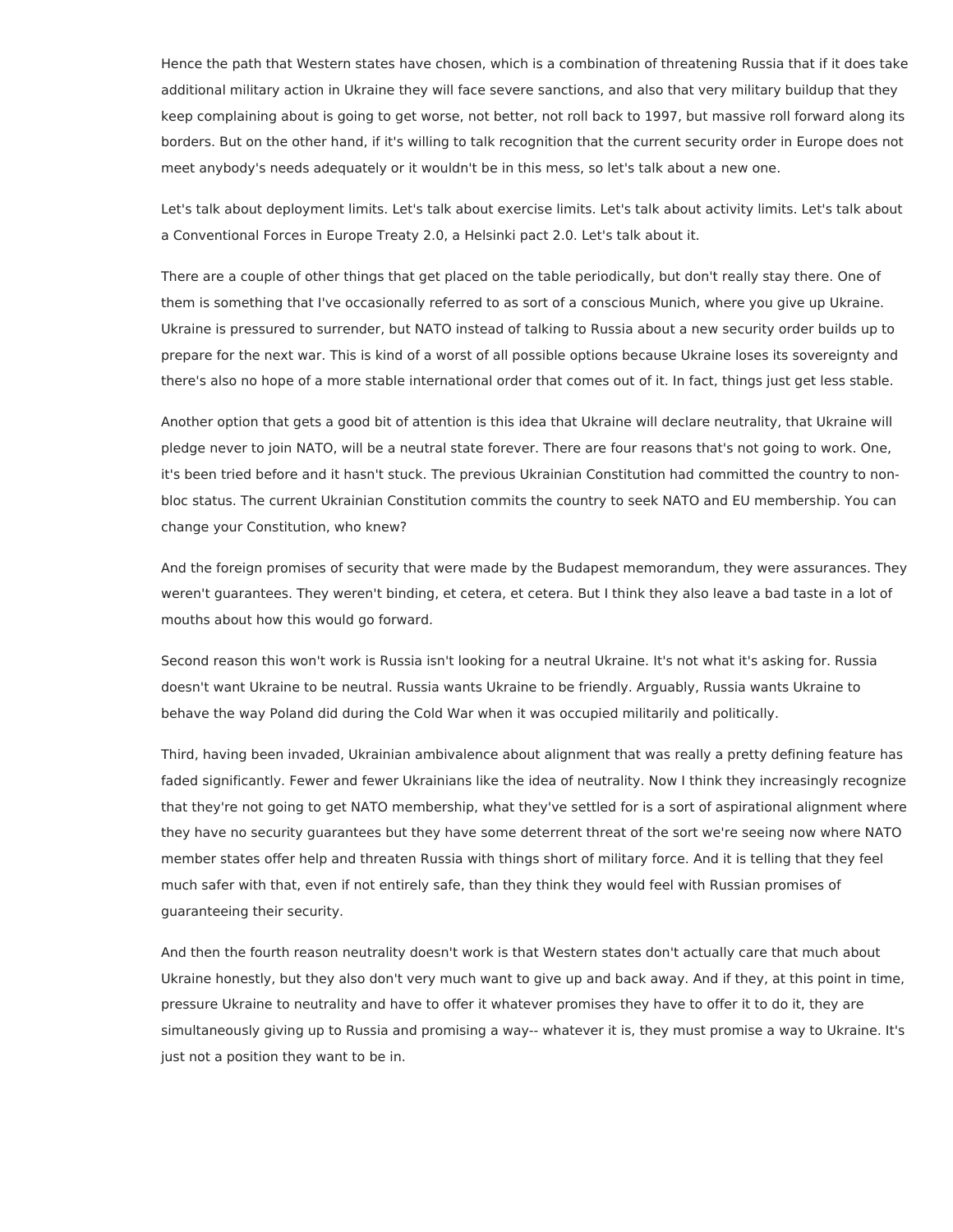So we're back to this current approach, and I do think the current approach is the right way forward. It is a diplomatic way forward. It is looking to use the tools of diplomacy backed by, to some extent, some threats of force, at least of weapons supply, certainly by economic power to do the job. If it does work, it still leaves open the need to have good negotiations on Ukraine itself, deals on what exactly does happen, what constraints, if any, are going to be put on NATO's enlargement on actions and activities in the Black and Baltic Sea regions et cetera.

All of which is going to take a while, so you're not going to get one clean deal in the next couple of weeks that makes this all go away. But if you get a little bit of de-escalation and the Russian forces pull back, that would actually be a tremendous step forward for European security. It doesn't solve everything forever. There could still be another crisis. It could derail all of these talks, but it would actually be a net plus.

I also want to talk very quickly-- I know I don't have much time-- about what happens if there is a war, and maybe Dmitry will also go into that. Some of that depends on how long the war lasts, whether Ukraine surrenders. If Ukraine does surrender, Western states are left with either kind of going back to this conscious Munich idea and building up, or negotiating with Russia despite this. And that might be what Russia is hoping for. But it's hard for me to imagine that's actually going to be how things / I think there will be a lot of anger and a lot of intent to punish Russia.

Russia might be stuck occupying Ukraine, which I don't think it expects to do. But if it really wants a change in government-- which there's some reason to think is what it's going for-- might be what is required. That will be costly and nasty, as Elizabeth Wood already noted, and it will be paired with a Western buildup that will make things even costlier and nastier. It might try to pull out and get us back to some version of the current status quo except with more sanctions and more buildup, but that just seems very odd and almost foolish.

And then I would also say that if there is a war, of course, Ukraine will suffer the most. It is possible that the Zelensky government may indeed collapse. But unless the Russians are in fact occupying Ukraine, hard to see how it will be replaced by a government friendly to Russia. It's also possible that, short of war, the Zelensky government won't surrender but may try to offer concessions on Minsk in order to avert war. They don't seem to be making any steps in that direction right now, but it could be possible, and then fall to domestic political pressure as a result.

So there are a lot of fun things to be watching in this space. This is a very dangerous moment and I do think that the path that Western states are on right now is the best possible one. If it works we'll be in a better place at the end of it. If it doesn't, we will be in a far worse one.

**DMITRY GORENBURG:** All right, well, my task is to talk about the Russian military aspects of the situation. And to be honest, I think the situation is not pretty. So Russian forces near Ukraine are currently at about 70 battalion tactical groups, along with additional support elements. So what does that mean? Battalion tactical group is an organized combined armed formation which averages about 800 personnel in size. So that's a combat unit.

> So this translates to about 56,000 combat troops, more or less. And then you add all those various supporting units and that sort of thing, so the total number of Russian troops near Ukraine is likely to be approaching about 100,000. And then, aside from those regular Russian troops, there's also separatist forces in the Donbas region. It's hard to get a good count on that probably around 15,000 or so troops there.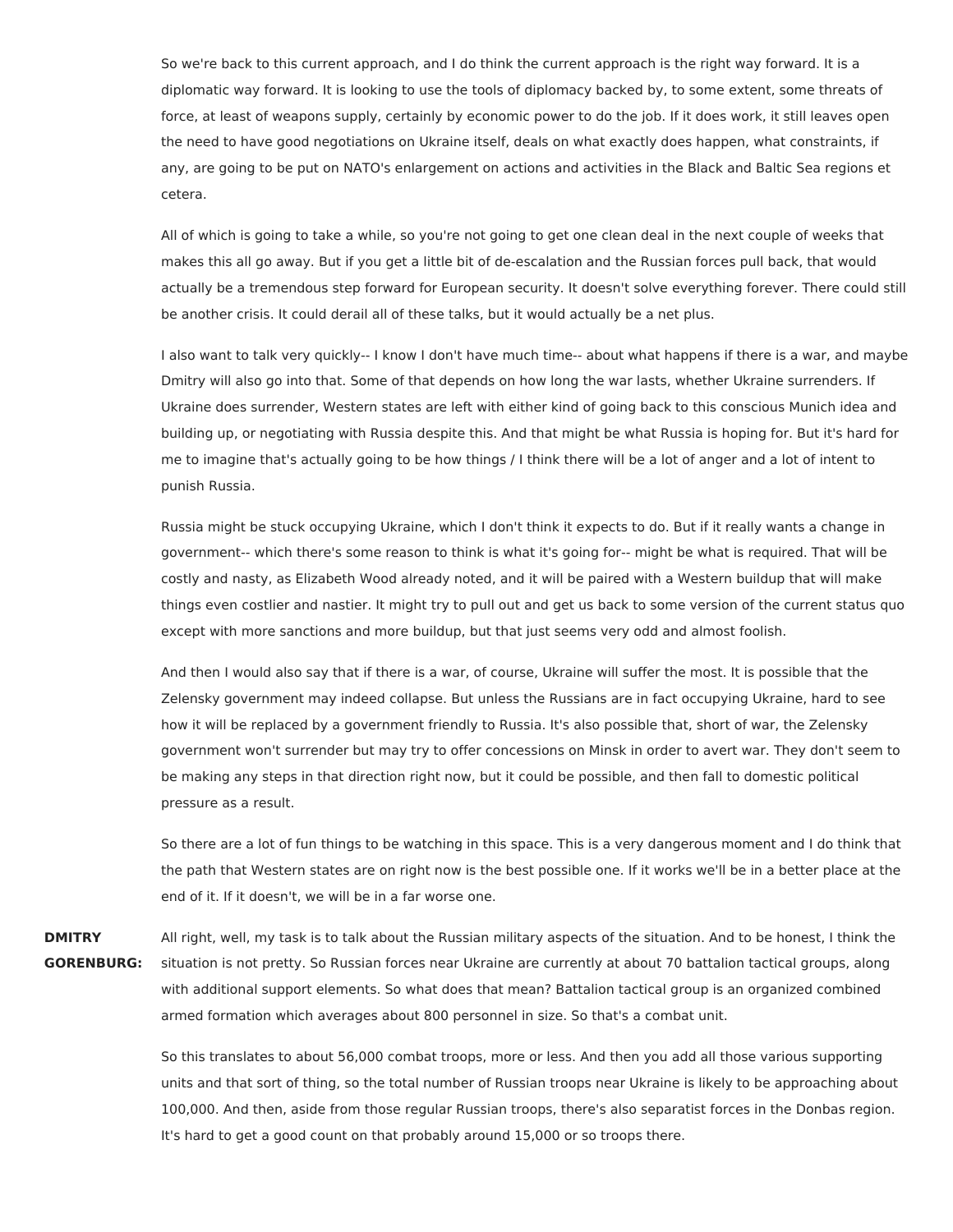So what this means is that approximately 40% of Russia's total available combat potential-- in terms of conventional combat potential, obviously, is currently near the Ukrainian border. Plus there's additional airspace and naval units I'll talk a little bit later. So those are kind of forces that are deployed, let's say, within 125 to 200 miles of the Ukrainian border.

And in those fall into two categories broadly speaking. There's divisions in the brigades that are permanently stationed in the area, and that's about half the number of that force and most of the supporting ground troops that are there right now. And then there's a second set of forces that are units that have been temporarily deployed near Ukrainian borders from units that are normally stationed elsewhere in Russia, and that includes armies that are based in the North Caucasus, units in the central Russian territory around Moscow, St. Petersburg, and even most recently we see troops being moved in from the Far East. So kind of all over Russia.

So the addition of these-- the second group of forces has more than doubled Russia's offensive potential near Ukraine in the last few months. So for example-- and this is not just in the fall. It started back last spring. So for example, last April, Russia's 41st combined arms army has been in the region. And that's about 1,800 miles from where it's normally based. And then most recently, about 15 to 20 of these PTGs from the Russian Far East have moved into the region primarily into Belarus, although some may be near in Russian territory as well. And that's 50% of the total Eastern military district's combat potential that has now moved from Siberia, from the Far East, into the neighborhood of Ukraine.

So that's the ground forces, and Russia also has a significant naval presence in the Black Sea that could potentially be used in an invasion. So there's a good portion of the Black Sea fleet that's in the process of going out on exercises in the Black Sea right now, live fire exercises. And so that shows that they're ready for action. There's also six additional amphibious landing ships that are on their way to the Black Sea from the Northern and Baltic fleets, and these ships could be used together with the Black Sea forces to potentially undertake an amphibious operation either near Mariupol in the Azov sea or near Odessa in the Black Sea itself.

So that's kind of like a basic lay down to the forces. Then there's the question, what can the Russian military do with these forces? So we know where the forces are, but the way that Russia has positioned the forces gives it a variety of options in terms of what kind of operation it can undertake. So one possibility that I think is fairly unlikely but nonetheless should be mentioned is it could just be a limited operation in Eastern Ukraine, sort of Donbas 3.0 or whatever number we're up to now. So that's one possibility. I don't think that's likely because I don't think it achieves Russian goals, political goals.

So second option is a much larger operation in the east where Russian troops deploy pretty rapidly to occupy the eastern half of the country, perhaps going as far as the Dnieper river. There's also now, especially with the troop's position in Belarus, there's a possibility that Russia could move in from the north to kind of encircle Kiev- probably not take Kiev, that's hard. And urban combat is not necessarily where their strengths lie, but they could threaten Kiev. And then meanwhile, there's a third direction, which is forces based in Crimea, together with the Black Sea naval forces that I mentioned, could launch an operation to occupy the south, and that could potentially cut Ukraine off from the sea, which has a lot of economic implications in addition to the political ones.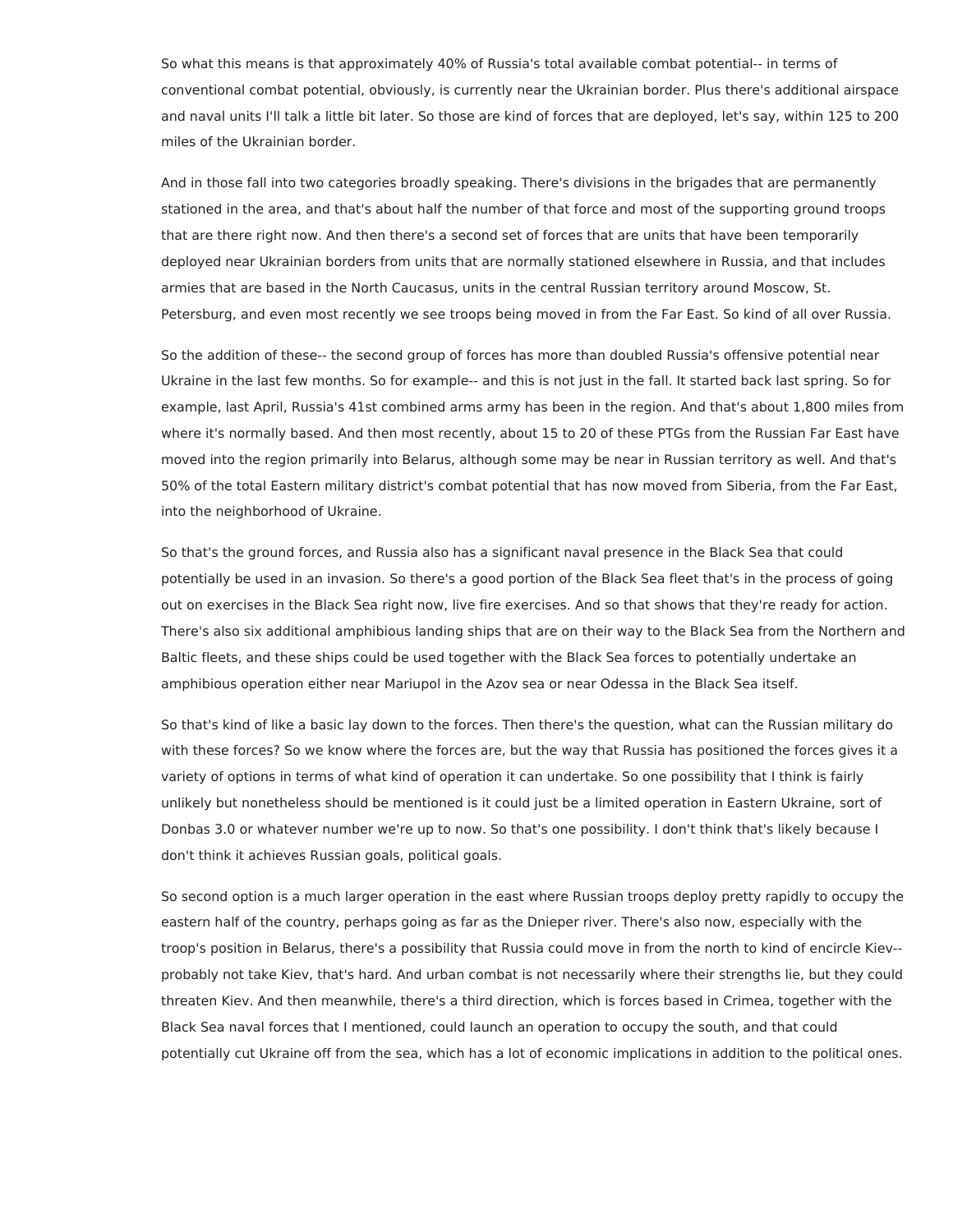So that leads to the question, how can the Ukrainian military respond? Now the Ukrainian military is much stronger now than it was in 2015. It spent a lot of that time developing. Its command and control is much better than it was in that fairly chaotic period after the Euromaidan. But the thing is the Russian military is much stronger now than it was then also. So the gap may be just as large now as it was then.

Ukraine's biggest problem is that its air defenses and its air force are quite weak. And so Russia-- all analysts agree that Russia could very quickly achieve air superiority in the event of an invasion, and this would make it very difficult for Ukrainian forces to resist a large-scale invasion. So then there's some analysts say that it might be better off, at that point, if this is a situation that Ukrainian forces are in and there is a large scale invasion, maybe better off to just undertake an organized retreat back rather than lose the forces, and kind of set up resistance units to cause pain to potential Russian occupation.

But-- and I think we're largely-- Olga-- I think we're all largely in agreement that Russia's primary goal is unlikely to be occupation. The goal is to achieve to use a military victory to achieve political aims, so force NATO out of Ukraine, but most likely install a government in Kiev that is less hostile to Russia-- again, I'm in agreement with Olga here-- maybe even friendly to Russia. So the ideal is to get those concessions and then withdraw.

Now how you assure that those concessions actually are carried out, well that's maybe the government replacement aspect. And so if they can't get the concession, then maybe they would consider partition and partial occupation. But I think they fully recognize that that could be a pretty painful scenario.

So just one final word, there's the question of timing. A lot of the forces right now are still just pre-positioned equipment, the temporarily relocated forces, and the troops are still back at their bases. It's much cheaper to keep those troops there until a decision is made to actually launch something and then fly them in, then it can be done pretty quickly. So they're also still waiting on some additional units that are still on their way. So I would guess that Russia would be ready in like two or three weeks or so, which also conveniently puts it after the Olympics, so that's another consideration. I don't think they want to spoil China's party.

Anyway, so it's a pretty bleak picture, to be honest. And I hope that some of these diplomatic measures that Olga laid out work, but I'm at the same time pretty pessimistic. So that's the situation. I'm happy to move on to questions.

**ELIZABETH WOOD:** OK, let me step in now. So we have a lot of excellent questions. I want to remind everybody that if you want to put more questions in, that you can use the Q&A function. Let me start with a good question to the panelists. How can viewers keep up with what's going on as this unfolds? Do you have favorite websites, favorite analysts for the military, for the diplomatic, for the Ukrainian side of things? I propose we take the panelists in order they spoke. First Carol, then Serhii, then Olga, then Dmitry. If you could say one thing about how would you recommend American viewers, who maybe don't speak Russian or Ukrainian, how can they keep up what's going on inside Ukraine? Are there any particularly good sources for you, Serhii?

**SERHII PLOKHII:** Well, for general information I am checking BBC all the time. So that's where I go first. But beyond that, I look at the Ukrainian websites, and Ukrayinska Pravda is still a good source. Quite recently they published analysis by the Ukrainian military experts. It seems to me that was the only outfit, online or not, in Ukraine that did that.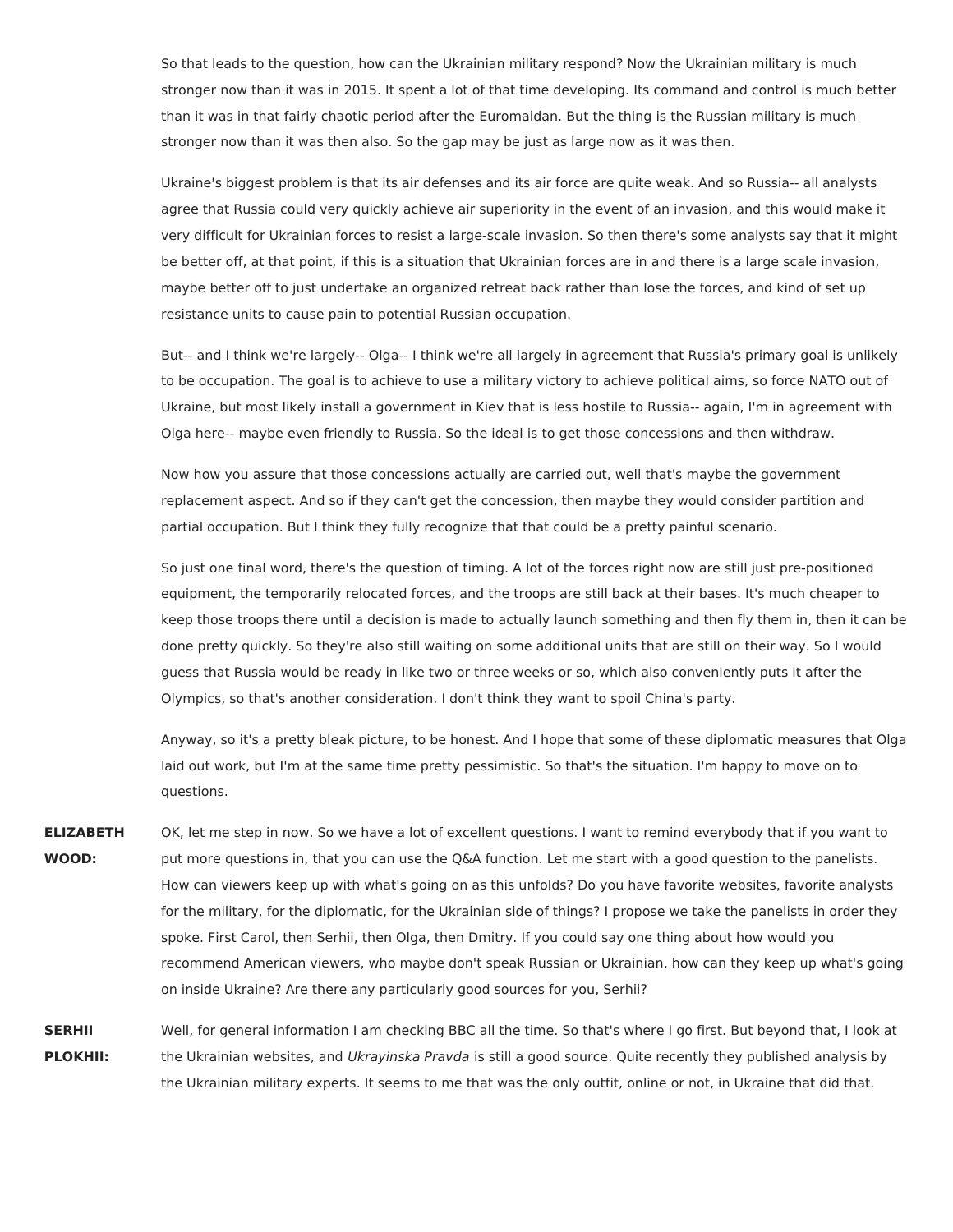The problem is my advice is that I don't remember anymore in which language I read those things, Ukrainian, Russian, or English. But that's in terms of what I do. I start with BBC and then go into the Ukrainian websites starting with Ukrayinska Pravda. [UKRAINIAN] is another one, again, the language might be an issue, though.

- **CAROL SAIVETZ:** In terms of English-language sources Radio Free Europe/Radio Liberty has stories every day. The Carnegie Endowment Moscow Center has interesting pieces about the Russian perspective on what's happening, like Serhii, the BBC, The Financial Times, sort of the usual culprits, if you will, who all of whom have reporters on the ground and are trying really hard to keep up with events. The New Yorker correspondent, Josh Yaffa, who's going to be one of our next speakers, has a great piece that's coming out in I think it's next week's New Yorker, talking about the origins of the Russian-Ukrainian crisis and everything. So even keep an eye on what they've been writing as well.
- **OLGA OLIKER:** So the original-- the beginning of the Ukraine crisis in 2014 was what got me on Twitter, because one thing I realized then was that reporters tweet before they file. So I second what everybody else has said about reading the news and just tracking it. If you would like to be obsessed and track it moment by moment, Twitter, or Telegram if you speak Russian or Ukrainian, may be your best bet.

I also would like to put in a plug for our own work at Crisis Group. We do offer-- we have a piece that came out in December that analyzes the situation which is remarkably still quite relevant, though we are preparing another one for next week. And we also have some podcasts that address the situation for those of you who prefer to listen to your analysis. And we do try to make our work accessible and also concise, and I'm told we often succeed, so hopefully on this as well.

**DMITRY GORENBURG:** Just a couple of additional sources that haven't already been mentioned, War on the Rocks is a great source for military and security-oriented English-language analysis of this topic. And The Monkey Cage, I think there was a link that was sent around to something I co-wrote that was on The Monkey Cage, but there's a lot of good analysis that covers both domestic situation and an international situation.

> And then as long as we're putting in little plugs, the CNA Russia team has been putting out a product called Russian Media Analysis Newsletter that tracks-- it's biweekly and we cover what the Russian media is saying about Western military activity, NATO, and so forth. And so if you don't read Russian but want to know what the Russian media is talking about, it's available on the CNA website and maybe we can get a link in there as we go along here. So that's another good source.

**ELIZABETH WOOD:** OK, so let me-- we've had we have 37 questions. If anybody wants to add more, the Q&A feature is up and running and we have very little time. But a couple of questions raised the question of the Russian domestic involvement in all of this. Carol had raised the issue of Putin's possible vulnerability. Is he going to war for domestic audiences? How might people-- do any of you have thoughts on how Russians might respond to this war? What do you think about other possible political, social objectives that are broader than just Ukraine?

**CAROL SAIVETZ:** I'll jump in just to kick it off. I think it's a great question and a really important question. In 2014, all the commentary was that the annexation of Crimea was dramatically popular in Russia and it bolstered Putin's popularity rating. Now they're not doing well with the COVID crisis, only 30%-some odd of the population is vaccinated and the case numbers are just staggering. One day last week, or this past week, it was 88,000 new cases in that given day. So I think that there's that issue.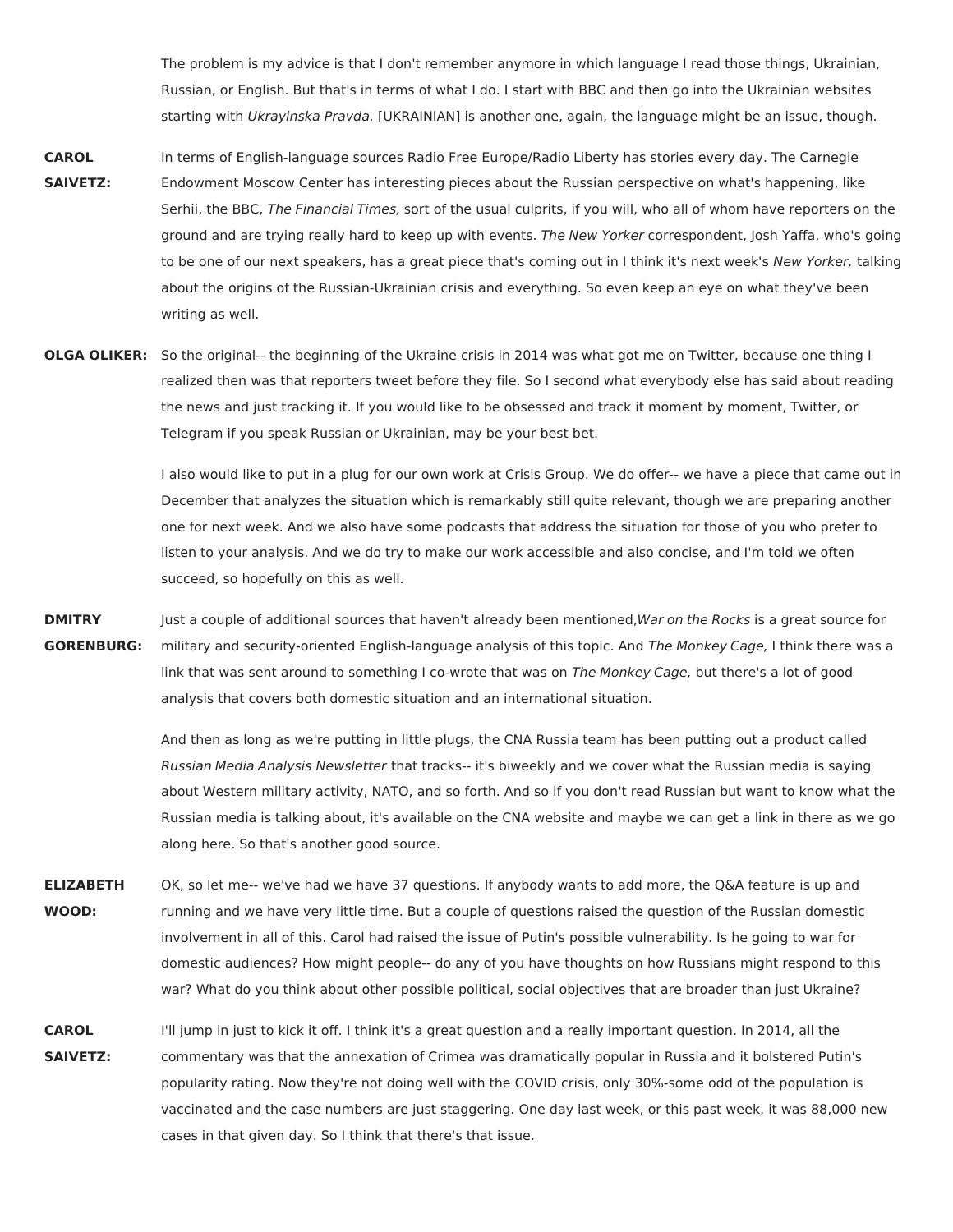I think that the average Russian is more concerned about feeding his family, and keeping a roof over his head, and everything else, than he is about Ukraine. And I keep thinking that if there is an invasion and/or occupation, which would be even more costly, how are the addition of dead soldiers, and how would their families react on top of just dealing with the decline in the Russian economy and COVID? I think Putin is actually very vulnerable at the moment, and I'm not sure this is a great idea. If he thinks he's going to get a win like Crimea, 2014, I'm not sure it's going to play out that way.

- **ELIZABETH WOOD:** Let me throw this question to Dmitry and Olga because a related question came up about-- and then I have a question for Serhii. Somebody asked, what are the stakeholders pulling Putin toward and away from war? Somebody asked specifically of the role of General Gerasimov, who is often putting out military doctrine. And I know, Dmitry, you've written about that. Are you getting a sense on that? And then, Serhii, I want to ask you about the Ukrainian leaders and how are they coping with the pressure, messaging their country and so on. But, Dmitry and then Olga, what do you think about the stakeholders and how are they pulling and pushing Putin?
- **DMITRY GORENBURG:** Well, first of all, Gerasimov is an implementer not an influencer. And so his job is-- if Putin says, OK, we're going to invade Ukraine, his job is to figure out how to do that. I think that the people that are pushing Putin towards a more confrontational stance are the hardliner, security-oriented types who have been writing a very hard line things for a while, like Nikolai Patrushev for example. He's been very kind of conspiratorially-minded in his writings for many years and very anti-NATO and anti-West. So I think that's where it's coming from.

And part of the problem, potentially, is that with the COVID pandemic, Putin has been self-isolating much more. So he is not interacting as much with, let's say, the more economically-oriented Russian political elites, people like Kudrin and Siluanov, people who might in the past have highlighted the costs of confrontation and restrained him a bit. And I think that this is part of the problem and why we've been seeing a much more confrontational situation.

- **OLGA OLIKER:** So I agree with all of that. I think it's interesting to watch kind of the logic of people in the presidential administration, and the folks whom they might be reading, where they do believe fundamentally that the Ukrainians all secretly love Russia, and so that they will be greeted with candy and flowers. And I think there is a certain amount of that that's still very prevalent in the narrative and in the discourse, which I would think would be why they would think that they can go in, overthrow Zelensky, and get a friendly government. I'll also throw in there that I'm pretty sure the MFA would love to just have a nice, long series of negotiations with Western countries about how to make a better, more secure European order and not a war which will absolutely cut off their opportunity to do that for a very long time.
- **SERHII PLOKHII:** Well, in terms of Ukrainian leadership and response to the current crisis, I would say that until maybe the last two weeks, there was not much of concern really shown in Ukrainian media, or even social media, or any concern signaled by the presidential administration. So there was the belief that, again, the whole crisis is a diplomatic tool, that the invasion probably would not come. And that changed in the last two weeks, and certainly in the last few days quite dramatically.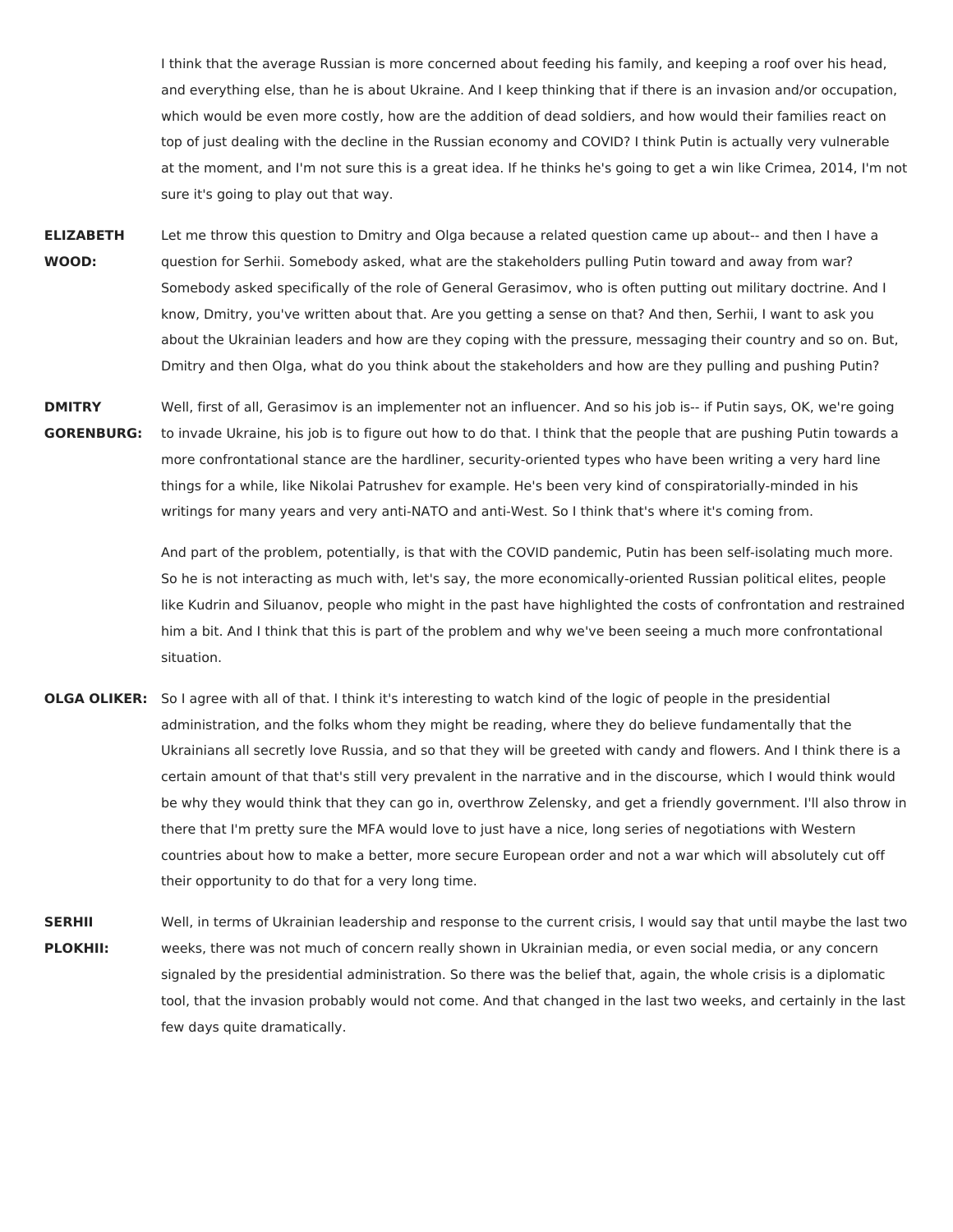The timing for the war is never good for the country that is attacked, but for Ukraine, it's especially bad given that the issue of unity is a big question. The approval ratings of President Zelensky started to fall in the summer. His ability to get the vote out of the Rada, out of the parliament, is probably the lowest in comparison to all his tenure in office. He has his party that he created out of nothing, the Servant of the People, that has the majority, but it looks like there are cracks within that-- not coalition, but within the faction, within the party itself.

And he's, at the same time, at war, or was at least at war until very recently with the richest oligarch in Ukraine, Mr. Akhmetov. He was going until recently, again, and still goes probably after his predecessor Mr. Poroshenko. So from that point of view, there is little unity that has been demonstrated in the last months and weeks. A little bit better now in the next few days, but again, this is not the situation in which the country has to be, and in terms of the support for the president, not the situation we want to see at this point.

- **ELIZABETH WOOD:** So we're really very close to end of time, and such great questions from everybody. I want to take one of the last questions which is, Olga, you had dismissed the idea of neutrality for Ukraine. One of our last questioners asked, could there be a plebiscite of the Ukrainian people, and what about the option that Finland, Sweden, Austria, and Switzerland have all had neutrality even at the height of the Cold War? Maybe Olga, do you want to comment more on that? What would it take, I guess, to try to find a way to make Ukraine neutral, or is that such an impossible idea for Russia that it's not going to go anywhere?
- **OLGA OLIKER:** So my argument is that neutrality is not a solution to this current crisis. Whether or not Ukraine at some future point of its existence chooses to be neutral-- it was certainly a preference for a lot of Ukrainians prior to the 2014 war. I don't know if that's something that could come back. For all of the reasons that I went through, it's not plausible for Ukraine to say, wow, this is a great idea for us now. It also won't solve this problem because it's not what Russia wants. So it's the wrong answer to the question.
- **ELIZABETH WOOD:** Does anybody else want to comment on that real quick, or leave it? OK, so I guess another interesting question is, what happens to the gas pipelines? Somebody asked, effectively, if Ukraine is invaded, would they break the pipelines? Someone else asked, what happens to the pipelines if Russia intervenes? Anybody want to take up that one?
- **CAROL SAIVETZ:** Russia-- it's really interesting, because I think Gazprom Russia has been sending less gas to Europe, I think in the hopes of splitting the Europeans, or peeling them off from supporting us as we're supporting Ukrainian sovereignty and independence. Nord Stream 2 is not operational yet. It has not been given the go-ahead by the German government. So in effect, Russia still needs to rely on the pipelines that run through Ukraine.

Apparently the Russians are worried. There were reports the other day that there was an LNG tanker off the coast of Kaliningrad just in case somehow Kaliningrad got cut off from either by what the Europeans were doing or by the effect of war. I mean, the Russians have established this dominant position in the gas markets, and yet they haven't really been able to leverage it to the extent I think that they hoped. They would love to punish Ukraine by closing those pipelines, but they can't do it completely until Nord Stream 2 is operational.

And apparently, President Biden the other day got a promise from the German coalition and from the German Chancellor that if there is an invasion-- now, I guess we can say, what does an invasion mean, and if it's an incursion does it count, and everything else-- that they would not authorize Nord Stream 2, that Nord Stream 2 would be cut off. So I think Russia needs to be careful, especially since so much of Russia's income is dependent on oil and natural gas exports.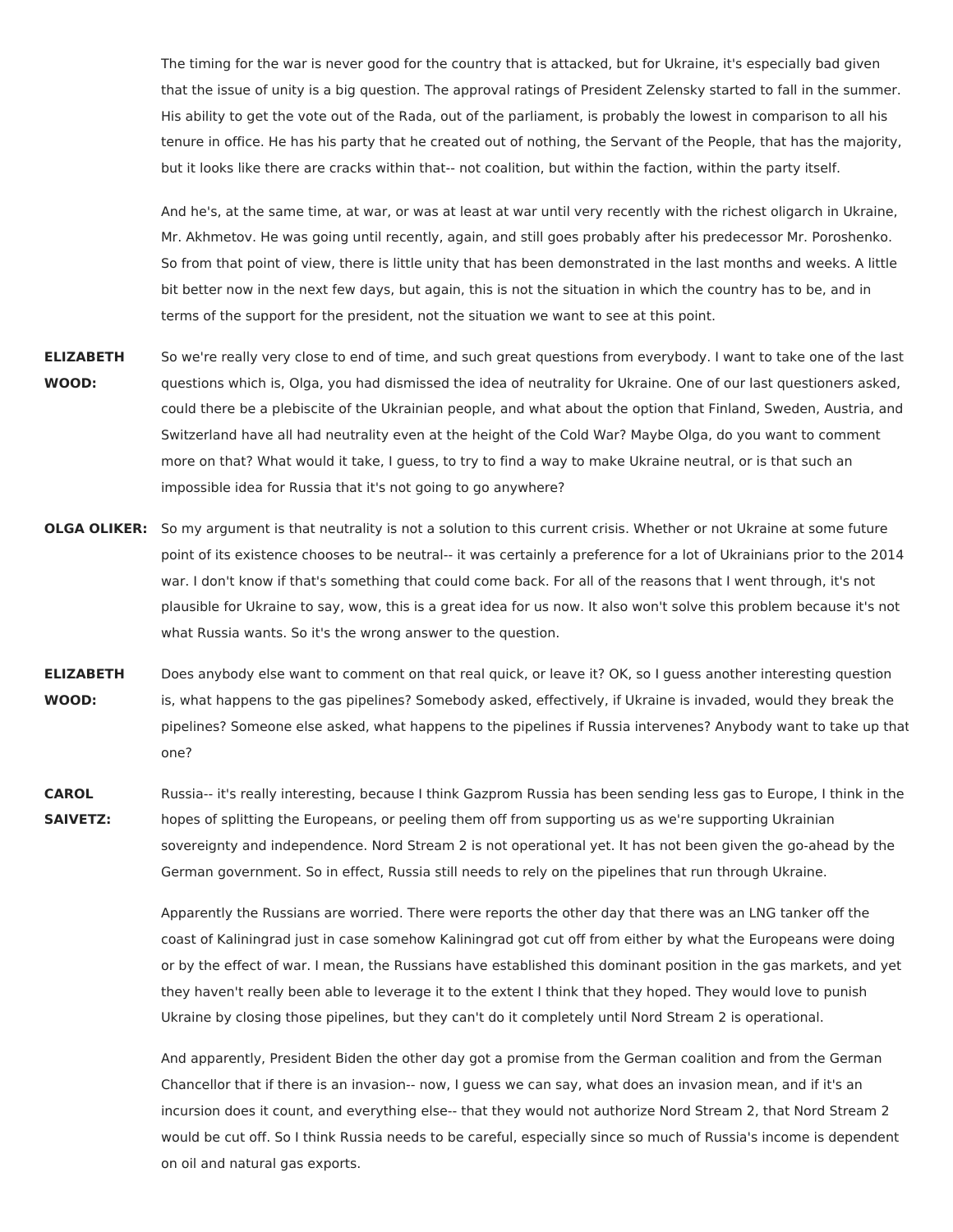**OLGA OLIKER:** Can I jump in on this just very quickly? So Russia is meeting its contractual obligations to the Europeans. There was some talk that because there is a bit of a gas crisis here in Europe-- I'm sitting here with my thermostat turned very, very low because my gas prices have gone up astronomically high-- that the Russians might provide a little more, but it's not clear the Russians could even if they wanted to because of other demands on their gas. So this debate of whether they were intentionally throttling generally comes out with, no, that doesn't look like that's what they were doing.

> Most of Russian gas, certainly to Germany and to an awful lot of Europe, is not transiting Ukraine anymore. They found they found a lot of other ways to do this. Nord Stream, however, is still a big-- Nord Stream 2-- is a big part of Russia's strategy for providing gas to Europe, and so is Ukraine, actually. Because Russia wants to maintain that dependence of Ukraine on Russia, so you still have to move some gas through Ukraine to do that.

> And it will be really interesting in the worst possible way if there is an escalation, and if part of the sanctions package has a significant energy component, because as I said, prices here already really high. It's going to be a cold winter. It's going to be really hard for Europe. It's going to be also really, really hard for Russia, because it is very dependent on these exports. So I mean, this is actually one of the interesting things about the sanctions package is, it's very likely to be one where European states, especially, bear at least some of the brunt

- **ELIZABETH WOOD:** Anybody else want to comment on that? I realized we're over time, but I think-- Olga, I'm particularly concerned, I don't know if you can stay. You had a hard stop, possibly. Maybe we take 10 more minutes. I think this is such an interesting discussion. Any other comments on the gas pipelines? If not, I'll take another question from the audience. Yes, Serhii, please.
- **SERHII PLOKHII:** I have a very short comment in the sense but I absolutely agree with Olga in terms of the neutrality of Ukraine. It's one issue that Ukrainians are not interested at this point, and another is that for Russia this is not a solution. So I just want to say that this is also the way how I look at the situation.

And I have, if I am allowed to ask questions of Dmitry and Olga, because I really wanted to know. One of the things that I read recently was that there is movement around the unrecognized separatist republics. The Communist Party proposed a bill about the possible recognition of their independence, and there are apparently initiatives coming from the ruling party in Russia about supplying arms to those republics. And it looks like that may be the way also to shield Russia, per se, and Putin as well from possible sanctions if it's those public at war. And my question is whether one should pay much attention to those initiatives that are now happening in the Russian Duma, in your opinion?

**DMITRY GORENBURG:** I think it's definitely worth paying attention and continuing to pay attention. One thing that the problem is that these kind of-- if it's just another, like I said, Donbas 3.0, this doesn't really achieve Russian political goals. it's No one's going to give the big concessions that they seem to be looking for if there's a reactivation of fighting in the east, if it's just limited to that.

> So those things are-- I mean, maybe one way to think about them is that they're potential off-ramps. If in the Kremlin there is a calculation made that it's not worth it, that the cost is going to be too high, Nord Stream is going to be canceled, whatever it is, they figured out that the people lining the streets with flowers in Ukraine are not actually going to be there for them, whatever it is, then there could be some smaller thing that's somehow connected to some subsequent diplomatic initiatives, maybe, and we kind of all, step back with this limited invasion-- or not invasion, but incursion, or whatever terms you want to use.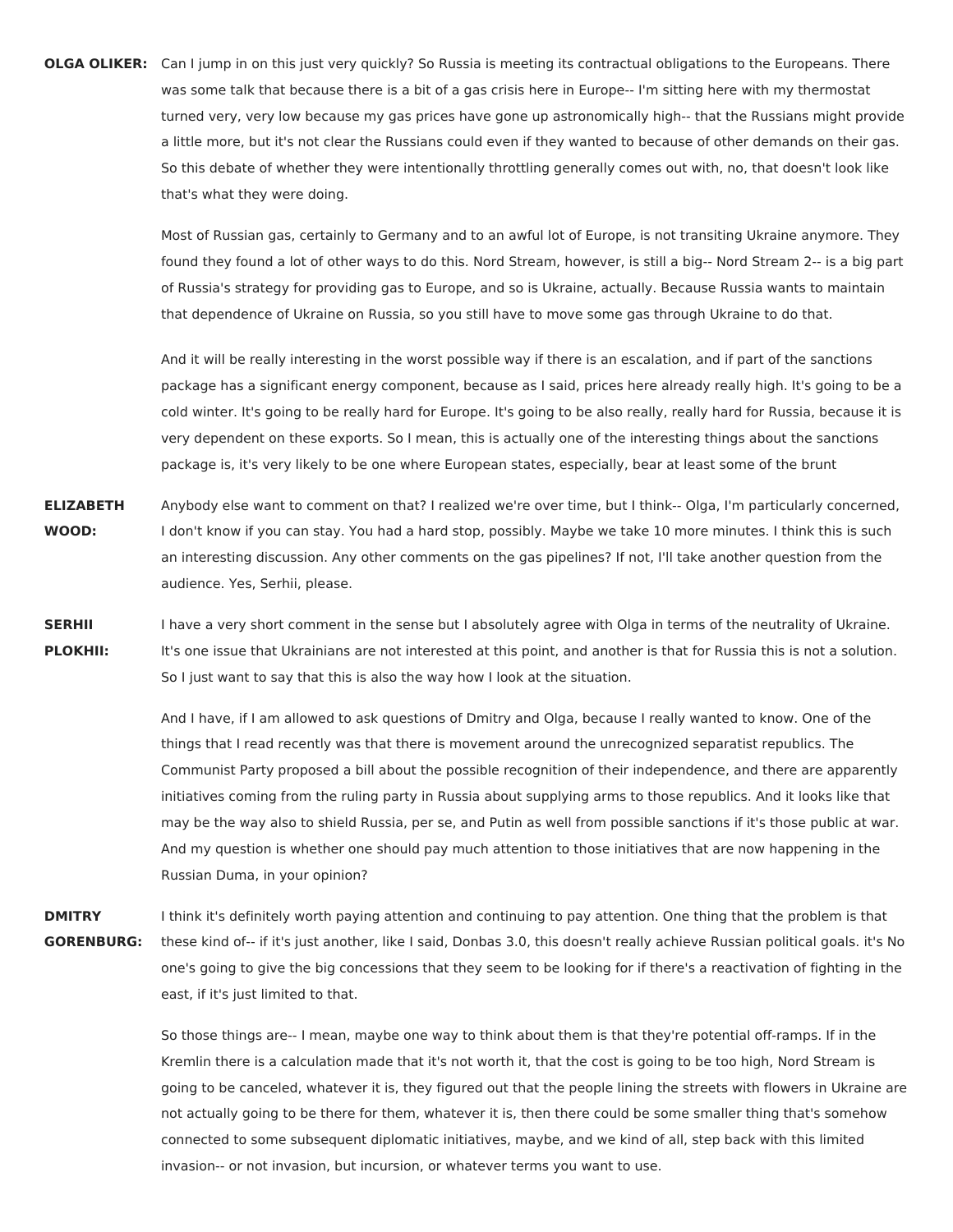So that's a possibility. Again, I don't think it's likely, because I don't think it gets the Russian leadership what it wants. And the only way to we get there is if there is some-- Putin has some change of mind and decides the costs aren't worth it.

- **OLGA OLIKER:** I mean, the other thing if you lose these-- I think Dmitry's absolutely right. I think the point of these republics is that you force them back into Ukraine, and then you force Ukraine to behave itself the way you want it to if you're Moscow. Yeah, I mean, I think recognition and all of that is giving up. As for Ukraine would be giving up on them and trying to separate them off would be the same, it would be a form of giving up.
- **DMITRY GORENBURG:** One thing I just might want to add, I've heard from people on the ground in Ukraine who've traveled recently to the eastern regions, that the leadership there is much more optimistic than they have been in recent years. So they sort of think something good is coming, for what it's worth.
- **ELIZABETH WOOD:** That's worrisome. Somebody asked, what is the pain threshold for the Russian populace? At what point are Russians likely to resist this war, or is there not such a point? If there were 1,000 dead, horrific battles, do we think that would stop Russians? Would they stop their government? I don't know.
- **DMITRY GORENBURG:** I guess I can start if no one else wants to. So the striking thing to me, paying attention to what is going on in Russia, is that Russians-- and also Ukrainians-- are much more skeptical about the possibility of war than Western media, leaderships, and people. That's, I think, because there's still a psychology of, this is crazy. We're really going to fight Ukraine?

But I think that-- I forget who was earlier in the discussion said that this is not something that's going to lead to that same burst of patriotism that we saw in 2014. And I think that's right. At the same time, the Russian population has been, I think-- and here maybe I disagree a little bit with something Carol said earlier when she said that Putin is-- I forget the exact words, but he's in trouble, and he's trying to repress in order to stay in power. I think that he's actually done quite well in turn in terms of neutralizing the population. Now this is not a permanent state necessarily, but I think that overall the population is kind of demobilized, and I'm not sure what they could do.

**CAROL SAIVETZ:** Can I just jump in. I did not mean to imply, and if I did I apologize, that Putin was on his last legs and on his way out because of this or anything else. But I think that the population is really very atomized, and sort of depoliticized at the moment. And what I kept thinking about was if you remember back in 2014, especially after Donbas happened, there were the group of mothers from Pskov and some of these other areas who were really agitating to find out where their kids were buried. And I think that depending on what the casualty rate was, that this could work against any kind of thing.